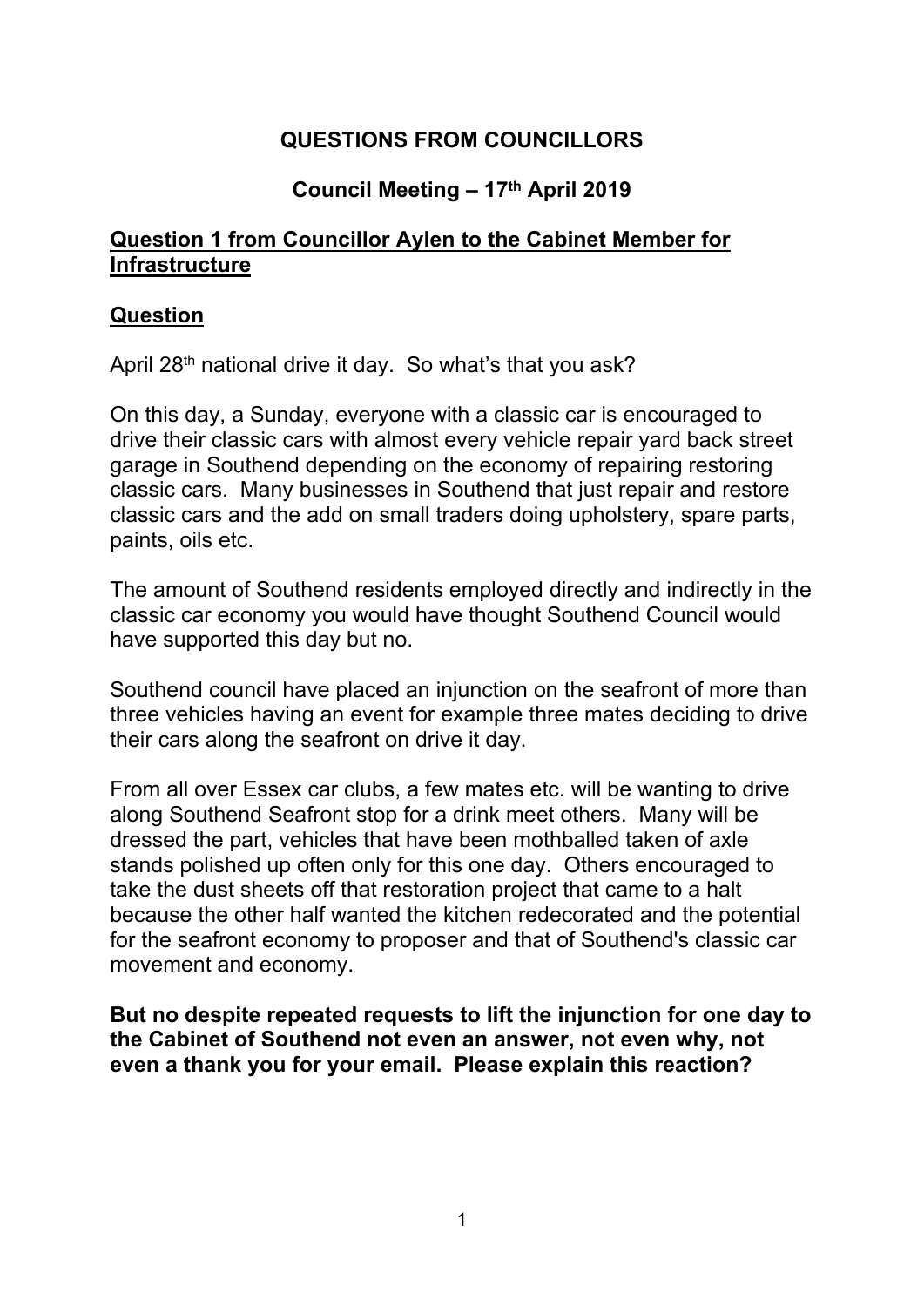## **Answer**

The injunction does not stop people from getting together along the seafront in a sensible way and peacefully showing their cars. It was introduced to keep residents and visitors safe from dangerous driving and antisocial behaviour associated with unauthorised car cruise events. If individual classic car drivers want to visit Southend-on-Sea seafront on 28 April then they will be most welcome. Classic car meets are organised on City Beach regularly and successfully through the year.

## **Question 2 from Councillor Wexham to the Cabinet Member for Infrastructure**

# **Question**

**How much money has been spent on resurfacing roads in West Leigh & the amount for Leigh Ward and how much money has been spent on resurfacing & repairing footpaths in West Leigh & the amount for Leigh ward, and the same for potholes in each ward?**

## **Answer**

The amount spent on resurfacing in West Leigh and Leigh wards are as follows:

## Carriageway Resurfacing 2018/19

- Crescent Road £140,000
- London Road £40,000
- Ashleigh Drive £25,000
- Leigh Road £35,000

# Footway Resurfacing 2018/19

 London Road junction with Cliffsea Grove and Recreation Avenue - £40,000

## Potholes Within Leigh Wards 2018/19

The amount spent on pot holes in Leigh wards is £48,000.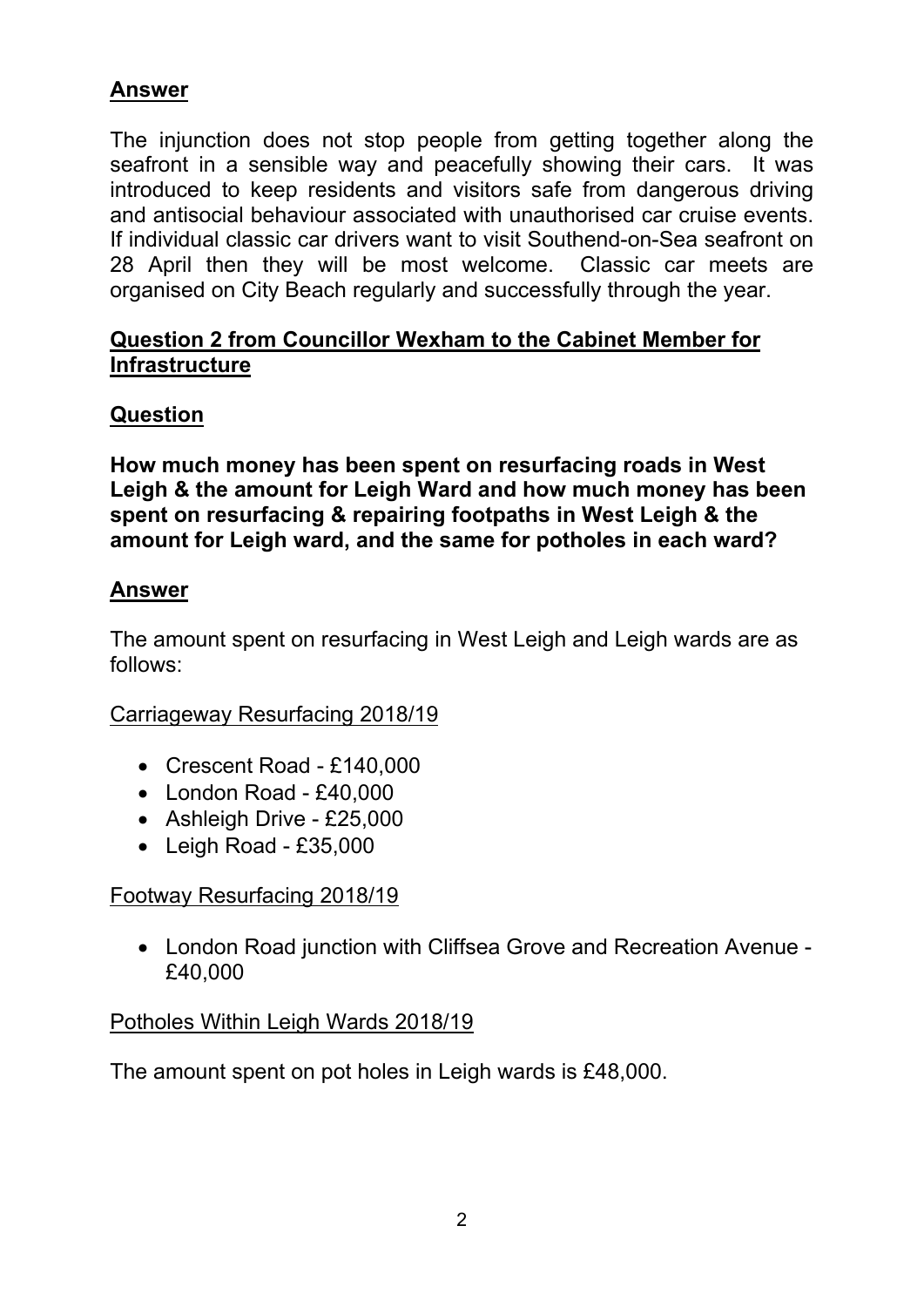## **Question 3 from Councillor Burton to the Cabinet Member for Adults and Housing**

# **Question**

### **14 Eastwood Road North in Blenheim Ward has stood empty for many years and is becoming derelict. What barriers are in the way to bringing this property back to habitation?**

# **Answer**

Restoring Empty Dwellings back into occupation is often a lengthy and complex process, requiring particular skills. Until recently we have not had a dedicated Empty Homes Officer due to recruitment and retention challenges in this sector both locally and nationally. This has now been rectified in Southend and work will soon begin in respect of addressing empty homes concerns within the Borough. This work will include 14 Eastwood Road North.

### **Question 4 from Councillor Burton to the Cabinet Member for Infrastructure**

# **Question**

**St James Close in Blenheim is in dire need of resurfacing but other roads with seemingly fewer issues are being done first. Can the administration explain the methodology for deciding the order of roads to be resurfaced in Southend?**

## **Answer**

The Council carries out at regular intervals a visual survey of the entire network. This has been undertaken by a specialist company called Gaist. This leads to a general classification of the roads and footways. For example, Grade 1 are roads free from defects, Grade 3 are roads that show some signs of fatigue and defects but do not present problems to road users, to Grade 5, which are roads that are showing signs of structural impairment. This classification is supplemented by annual, six monthly, three monthly and monthly inspections depending on the road type.

In addition to this, information from members of the public, Officers and elected Members about defects is also used. All this information is used to prepare a series of programmes, including resurfacing entire roads,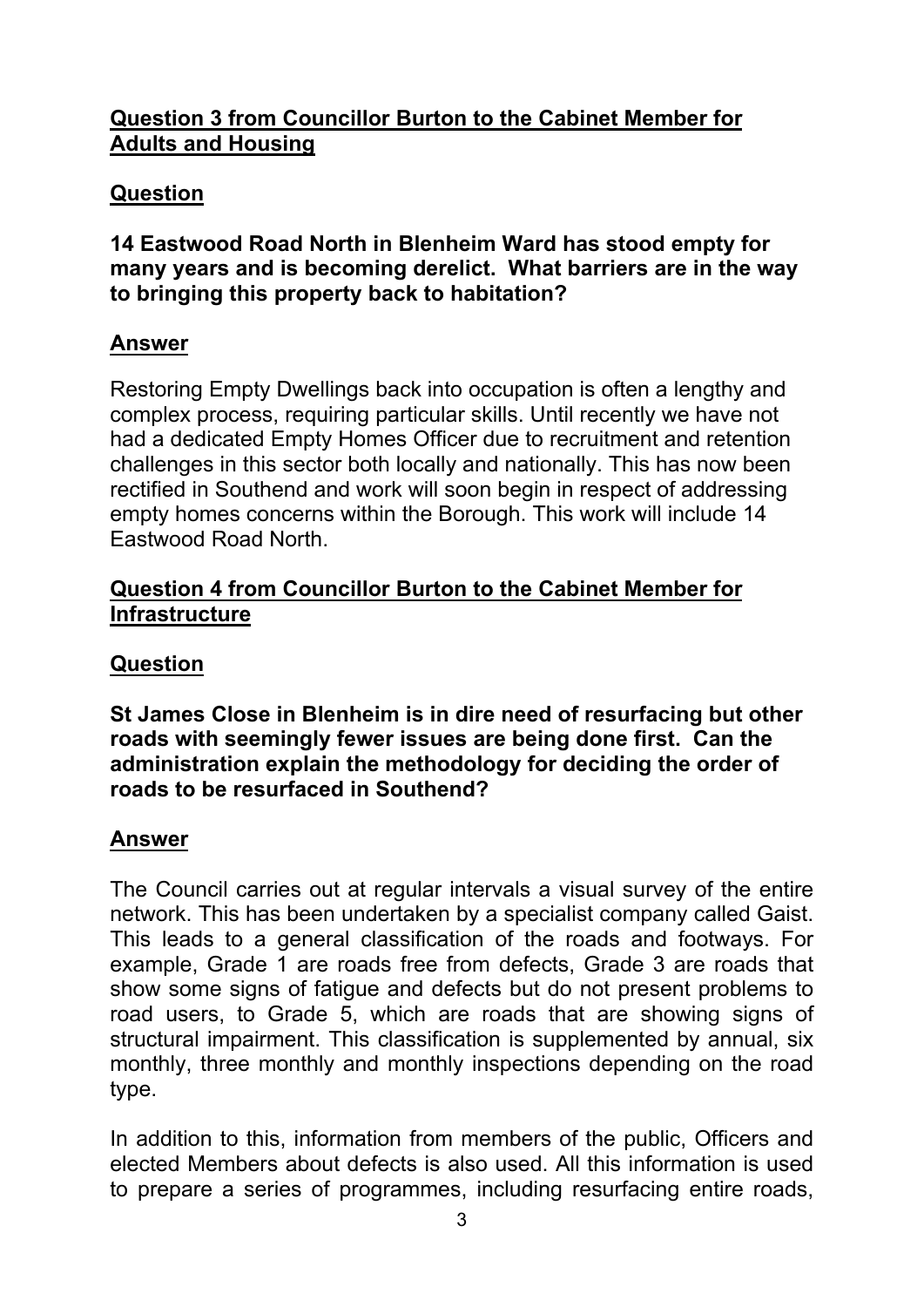patching and small repairs. Some roads may look visually unappealing but from a structural integrity and safety point of view may be perfectly serviceable. The location and level of usage is also taken into account (for example, main distribution routes will take priority over cul de sacs).

### **Question 5 from Councillor Borton to the Cabinet Member for Public Protection**

# **Question**

The Local Government Association has called for the Hackitt review of high-risk buildings to be widened to include 19 metre tall buildings (approximately 6 storeys). It has also stated that automatic fire suppression systems should be retrofitted in existing blocks of 18 metres and above to offer reassurance to residents post-Grenfell.

### **What steps are the Council taking to ensure that 18 metre and above buildings which are managed by South Essex Homes are as safe as they can be in the event of a fire?**

## **Answer**

South Essex Homes began its fire safety compartmentation programme in 2009 starting with the 13 high rise blocks. The works were undertaken as part of an initial pilot and were commended by the Government's Chief Fire Advisor at the time.

At their meeting on 20th June, Cabinet considered a report of the Director of Finance & Resources outlining the capital programme outturn for 2016/17. On consideration of the report and in light of the Grenfell Tower tragedy, the Leader of the Council proposed the re-profiling of £2M from the 2018/19 HRA Future Programme into the 2017/18 financial year. This enabled the existing on-going programme of fire safety works to the Council's tower blocks to be accelerated – it was completed at the beginning of 2018.

Since then the programme has continued to include the medium rise blocks of 6 storeys. Two have been completed (Barringtons and Riverstone) and the third (Nicholson House) is part of the 2019/20 capital improvement programme. Works have also been begun to bring all the sheltered schemes up to the latest fire compartmentation standard.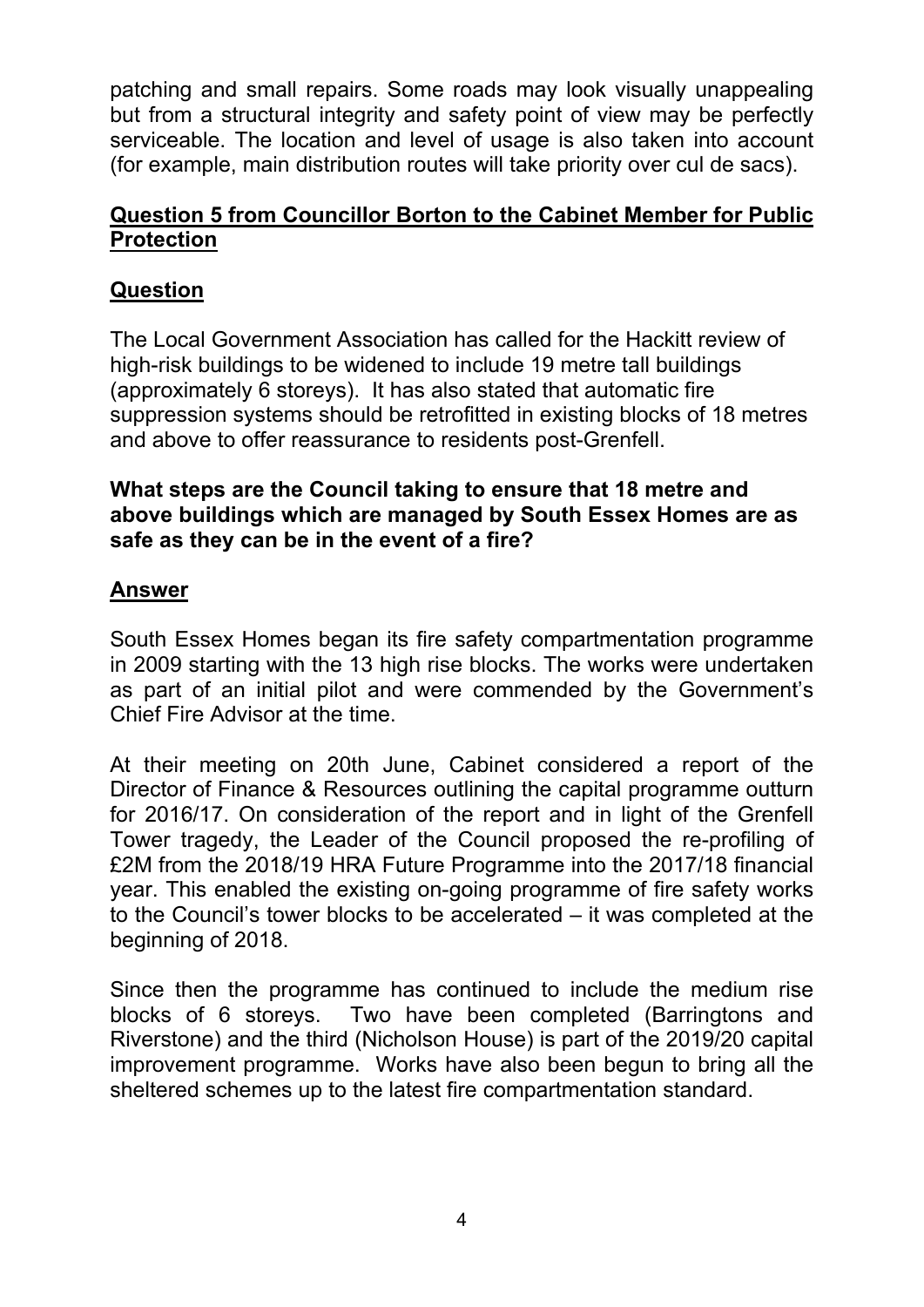South Essex Homes regularly hold meetings with residents of the blocks as well as briefing Councillors and resident's bodies of progress on fire safety initiatives and the Council holds a register of high building within the borough.

South Essex Homes, along with colleagues in Southend Council and Essex Fire and Rescue Service continue to look at other initiatives to improve fire safety in the high rise blocks.

## **Question 6 from Councillor Dent to the Cabinet Member for Growth**

## **Question**

**Can the Cabinet Member for Growth please provide an update on progress with the high street action plan, and the status of the deadlines within the plan?**

### **Answer**

The High Street Action Plan covered four key themes:

- Communication;
- Magnetism;
- ASB & Enforcement:
- Rough Sleeping & Street Drinking.

Over 60% of the actions across the Plan have been completed against the initial deadline of October/November 2018. The remainder will be subject to ongoing actions, remaining relevant going forward, hence not marked as complete on the Plan. These ongoing matters relate to issues such as:

- improvements to the town centre highway;
- improving the look and feel of the town centre;
- Commissioning events and continued work with rough sleepers.

To ensure the Action Plan continues to be progressed, it has been agreed that the Community Action Group (CAG) - which reports directly to the Community Safety Partnership (CSP) - takes ownership of the Action Plan. This will enable all existing actions to be progressed and monitored and will also enable any new issues to be included for attention. The Action Plan will therefore continue to be refreshed and will be a live Plan going forward.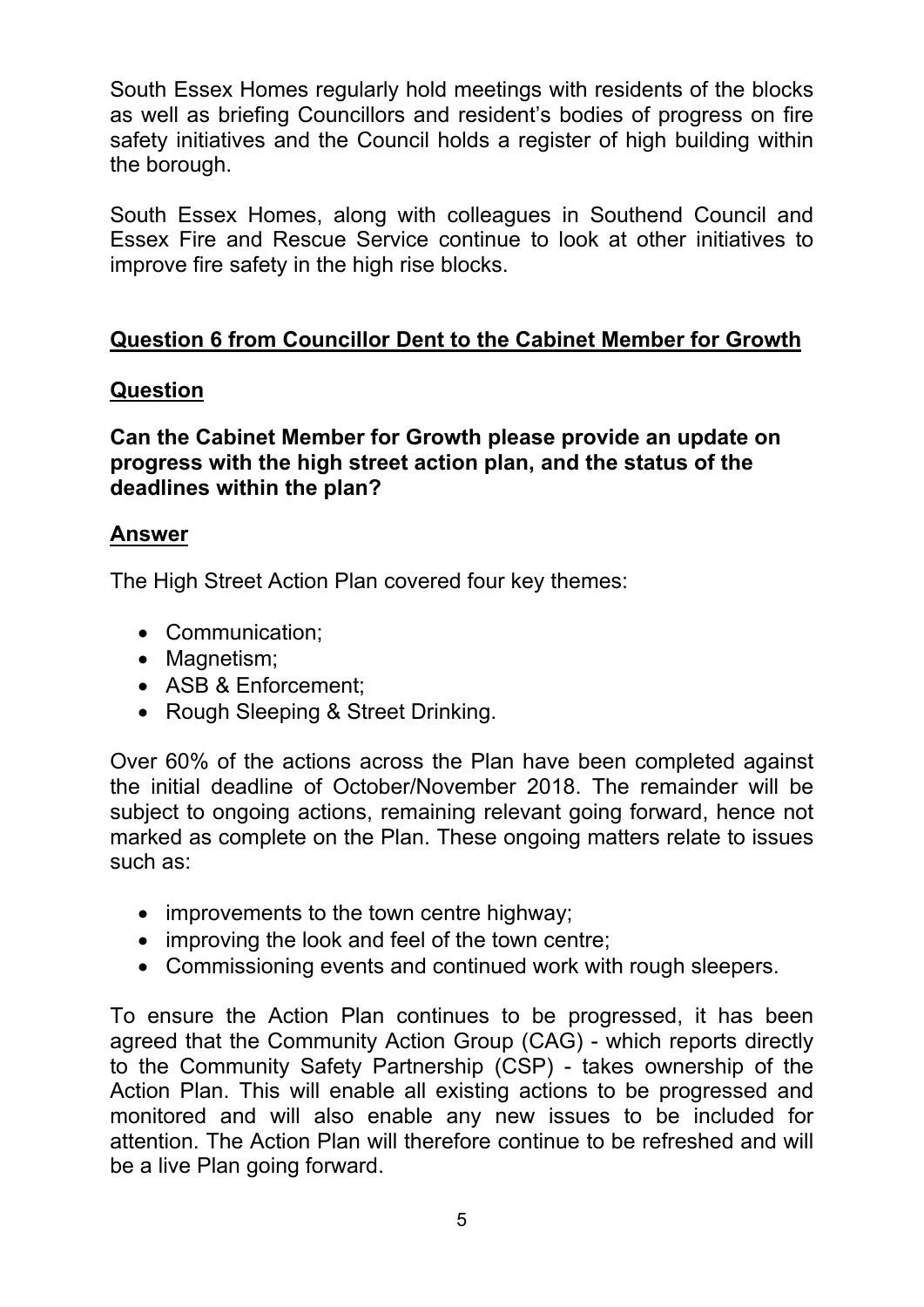### **Question 7 from Councillor Dent to the Cabinet Member for Infrastructure**

### **Question**

Many residents across the town who live in controlled parking zones have contacted their councillors to complain about the inadequacy of the 100 visitor permits per year.

### **Could the Cabinet Member for Infrastructure update me as to what the review process is for this limit, and whether it will be increased?**

#### **Answer**

The threshold on the number of visitor permits was introduced as part of a previous budget set by the Council. There is no proposal in this existing year's budget to review the threshold.

The restrictions are in place to ensure parking spaces are used for their correct purpose, and ensuring valuable kerb space is available for residents of the Borough. There were also concerns, about misuse of parking permits and consequent loss of income to the Council. There are however, various, parking spaces within the Borough via pay and display on-street and in car parks should you feel you need other places to park. The visitor's permit scheme represents great value for money.

### **Question 8 from Councillor Aylen to the Cabinet Member for Growth**

### **Question**

The Deputy Leader, Cllr James Courtney, approved what I believe is a very poor business decision of demolition of two Council owned buildings in Brunel road.

**Could he explain the reasoning behind his approval to lose the council £40,000 per year income together with additional costs, when a better suitable site was available that would have returned £16,000 per year and is currently abandoned by the council?**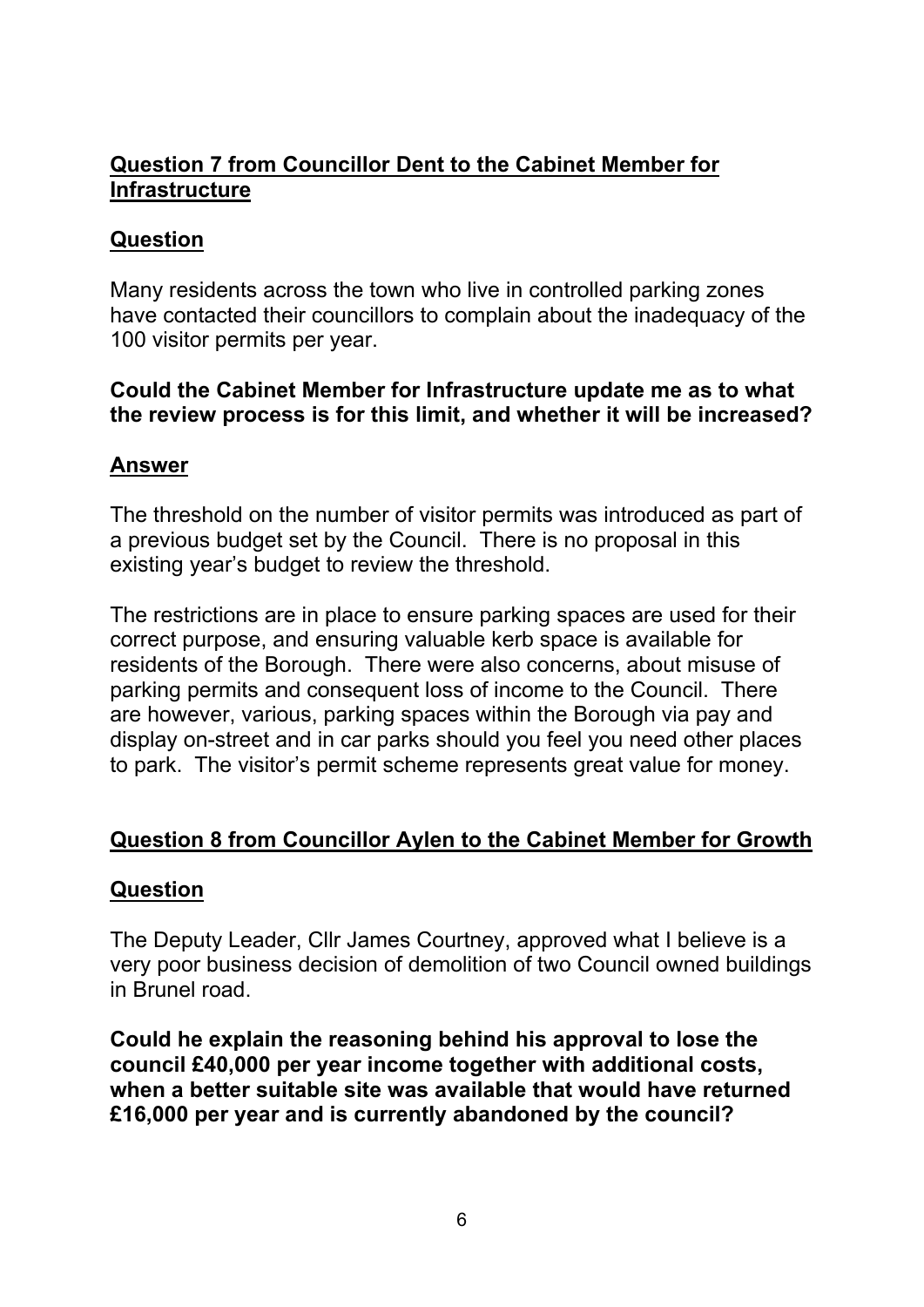### **Answer**

The decision to locate the City Fibre point of presence for the west of the Borough on the site of the vacant units 2 and 4 Brunel Road is not a poor business decision and I welcome the opportunity to remind Councillors and our residents and businesses about the significant benefits of this exciting project.

The decision to locate a Point of Presence site at Brunel Road is a key part of the project which enables the Borough and its residents and businesses to benefit from a multimillion-pound project to bring full-fibre broadband to one million homes and businesses by 2021 through City Fibre's investment of £45m in the delivery of a high-speed fibre network – up to 150 times faster than the average fixed broadband connection in the UK.

As one of the first cities in the UK to benefit from the new Vodafone and CityFibre fibre-to-the-premises programme, Southend is set to become a beacon of digital transformation. The town's existing 90+km network – which was launched in 2017 to serve Southend's public sector and business community – will be expanded to reach nearly every home and business in the town with construction starting this year.

For the first time residents and businesses across Southend will have access to broadband services of up to 900mbps.

The Point of Presence site at Brunel Road is located so that the surrounding land holding still offers a good future development site whilst meeting City Fibre's site requirements, providing all the benefits for residents and businesses and generating rent for the Council starting at £15,000 per annum which is index-linked going forward. The Council will also receive business rates from the site and achieve the demolition of these two very tired industrial units at no cost to the Council.

Although it is an entirely separate matter, a planning application to demolish the buildings on the site and redevelop it for purposes to facilitate the delivery of full-fibre connectivity for residents, businesses and visitors to borough was considered and approved on its planning merits by the Council's Development Control Committee on the 3rd April 2019.